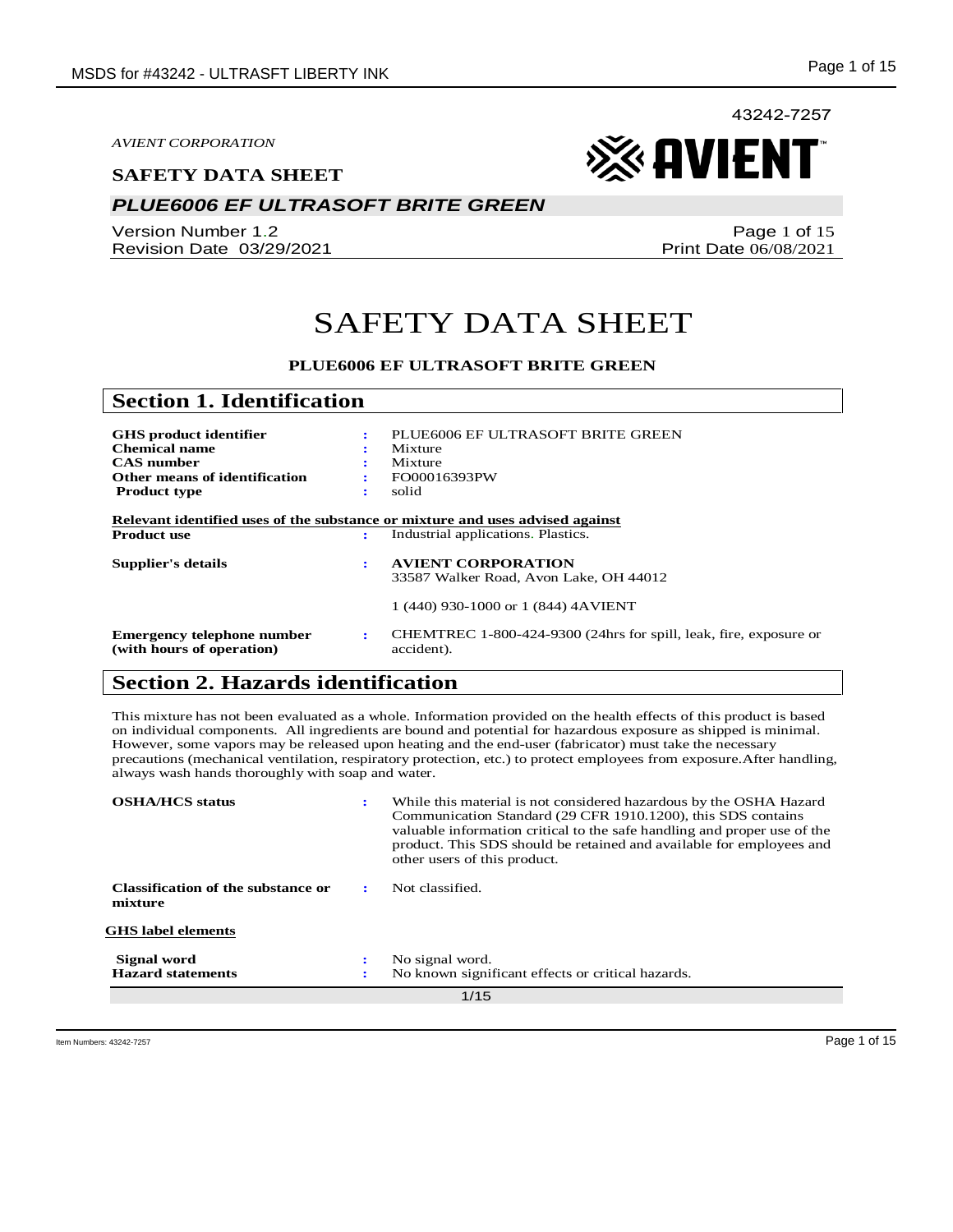#### **SAFETY DATA SHEET**

## *PLUE6006 EF ULTRASOFT BRITE GREEN*

Version Number 1.2 Revision Date 03/29/2021

# ※ AVIENT

Page 2 of 15 Print Date 06/08/2021

#### **Precautionary statements**

|                                    | Not applicable. |
|------------------------------------|-----------------|
| Prevention                         | Not applicable. |
| <b>Response</b>                    | Not applicable. |
| <b>Storage</b>                     | Not applicable. |
| <b>Disposal</b>                    | Not applicable. |
| <b>Supplemental label elements</b> | None known.     |
| Hazards not otherwise classified   | None known.     |
|                                    | Not available.  |

### **Section 3. Composition/information on ingredients**

| Substance/mixture                    | $:$ Mixture     |
|--------------------------------------|-----------------|
| <b>Chemical name</b>                 | $\cdot$ Mixture |
| <b>Other means of identification</b> | FO00016393PW    |

**CAS number/other identifiers**

| Ingredient name  |                         | $\bigtriangleup$ AS number |
|------------------|-------------------------|----------------------------|
| Titanium dioxide | $\epsilon$ = 10<br>כ ≕< | 13463-67-7                 |

Any concentration shown as a range is to protect confidentiality or is due to batch variation.

**There are no additional ingredients present which, within the current knowledge of the supplier and in the concentrations applicable, are classified as hazardous to health or the environment and hence require reporting in this section.**

**Occupational exposure limits, if available, are listed in Section 8.**

### **Section 4. First aid measures**

#### **Description of necessary first aid measures**

| Eve contact         | Immediately flush eyes with plenty of water, occasionally lifting the<br>upper and lower eyelids. Check for and remove any contact lenses.<br>Get medical attention if irritation occurs.                                                                                                                     |
|---------------------|---------------------------------------------------------------------------------------------------------------------------------------------------------------------------------------------------------------------------------------------------------------------------------------------------------------|
| <b>Inhalation</b>   | Remove victim to fresh air and keep at rest in a position comfortable<br>for breathing. Get medical attention if symptoms occur. In case of<br>inhalation of decomposition products in a fire, symptoms may be<br>delayed. The exposed person may need to be kept under medical<br>surveillance for 48 hours. |
| <b>Skin contact</b> | Flush contaminated skin with plenty of water. Remove contaminated                                                                                                                                                                                                                                             |
|                     | 2/15                                                                                                                                                                                                                                                                                                          |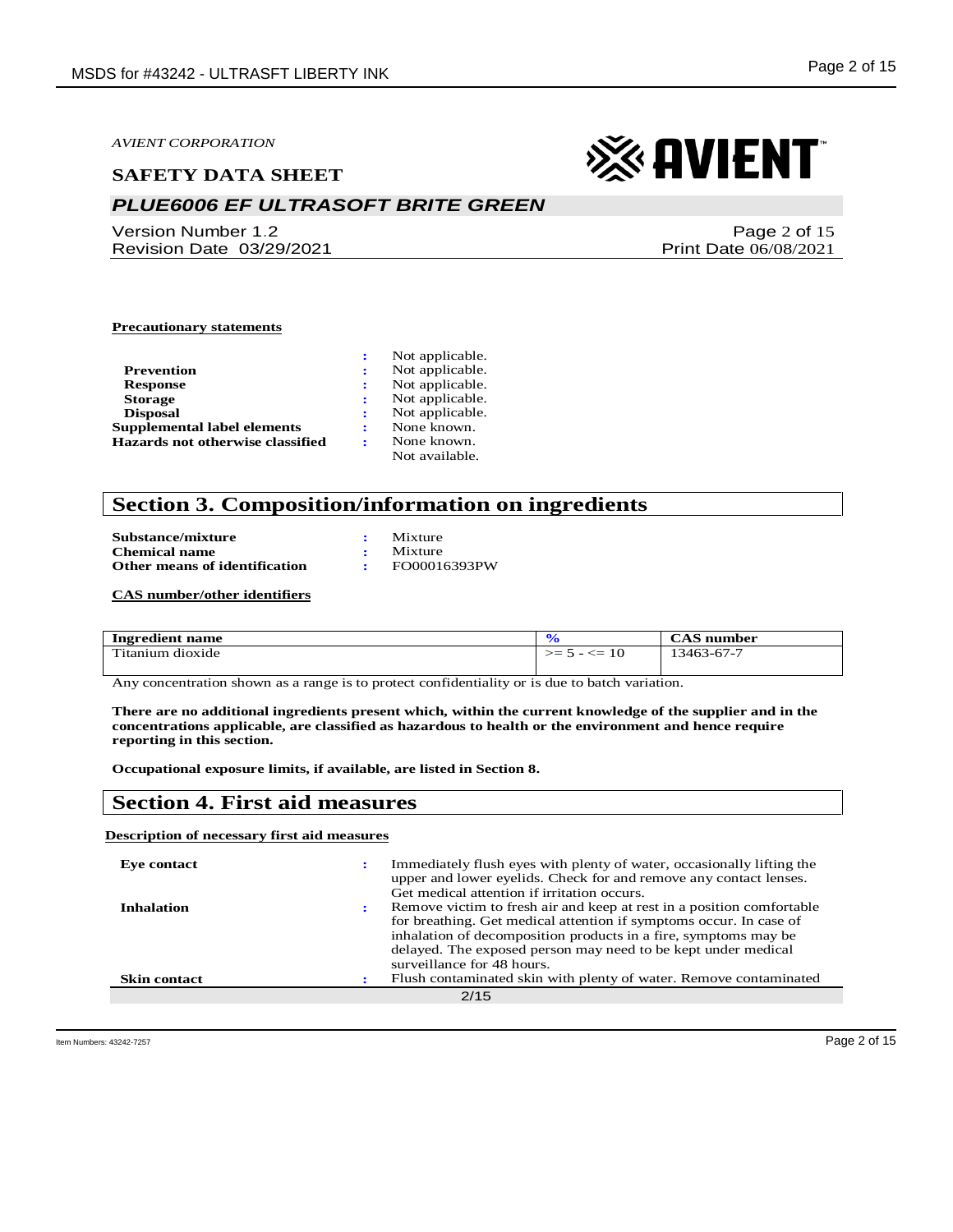※AVIENT

*AVIENT CORPORATION*

#### **SAFETY DATA SHEET**

## *PLUE6006 EF ULTRASOFT BRITE GREEN*

| Version Number 1.2       | Page $3$ of $15$             |
|--------------------------|------------------------------|
| Revision Date 03/29/2021 | <b>Print Date 06/08/2021</b> |
|                          |                              |

| <b>Ingestion</b>                                   | ÷                    | clothing and shoes. Get medical attention if symptoms occur.<br>Wash out mouth with water. Remove victim to fresh air and keep at<br>rest in a position comfortable for breathing. If material has been<br>swallowed and the exposed person is conscious, give small quantities<br>of water to drink. Do not induce vomiting unless directed to do so by<br>medical personnel. Get medical attention if symptoms occur. |
|----------------------------------------------------|----------------------|-------------------------------------------------------------------------------------------------------------------------------------------------------------------------------------------------------------------------------------------------------------------------------------------------------------------------------------------------------------------------------------------------------------------------|
| Most important symptoms/effects, acute and delayed |                      |                                                                                                                                                                                                                                                                                                                                                                                                                         |
| <b>Potential acute health effects</b>              |                      |                                                                                                                                                                                                                                                                                                                                                                                                                         |
| <b>Eye contact</b>                                 | $\ddot{\phantom{a}}$ | No known significant effects or critical hazards.                                                                                                                                                                                                                                                                                                                                                                       |
| <b>Inhalation</b>                                  |                      | No known significant effects or critical hazards.                                                                                                                                                                                                                                                                                                                                                                       |
| <b>Skin contact</b>                                | ÷                    | No known significant effects or critical hazards.                                                                                                                                                                                                                                                                                                                                                                       |
| <b>Ingestion</b>                                   |                      | No known significant effects or critical hazards.                                                                                                                                                                                                                                                                                                                                                                       |
| Over-exposure signs/symptoms                       |                      |                                                                                                                                                                                                                                                                                                                                                                                                                         |
| <b>Eye contact</b>                                 | ÷                    | No specific data.                                                                                                                                                                                                                                                                                                                                                                                                       |
| <b>Inhalation</b>                                  |                      | No specific data.                                                                                                                                                                                                                                                                                                                                                                                                       |
| <b>Skin contact</b>                                | ÷                    | No specific data.                                                                                                                                                                                                                                                                                                                                                                                                       |
| <b>Ingestion</b>                                   | ÷                    | No specific data.                                                                                                                                                                                                                                                                                                                                                                                                       |
|                                                    |                      | Indication of immediate medical attention and special treatment needed, if necessary                                                                                                                                                                                                                                                                                                                                    |
| Notes to physician                                 | $\ddot{\phantom{a}}$ | In case of inhalation of decomposition products in a fire, symptoms<br>may be delayed. The exposed person may need to be kept under<br>medical surveillance for 48 hours.                                                                                                                                                                                                                                               |
| <b>Specific treatments</b>                         | ÷                    | No specific treatment.                                                                                                                                                                                                                                                                                                                                                                                                  |
| <b>Protection of first-aiders</b>                  | ÷                    | No action shall be taken involving any personal risk or without<br>suitable training.                                                                                                                                                                                                                                                                                                                                   |
| See toxicological information (Section 11)         |                      |                                                                                                                                                                                                                                                                                                                                                                                                                         |

## **Section 5. Fire-fighting measures**

#### **Extinguishing media**

| Suitable extinguishing media<br>Unsuitable extinguishing media |  | In case of fire, use water spray (fog), foam, dry chemical or $CO2$ .<br>None known. |
|----------------------------------------------------------------|--|--------------------------------------------------------------------------------------|
| Specific hazards arising from the<br>chemical                  |  | No specific fire or explosion hazard.                                                |
| <b>Hazardous thermal</b>                                       |  | May emit Hydrogen Chloride (HCl).                                                    |
| 3/15                                                           |  |                                                                                      |

3/15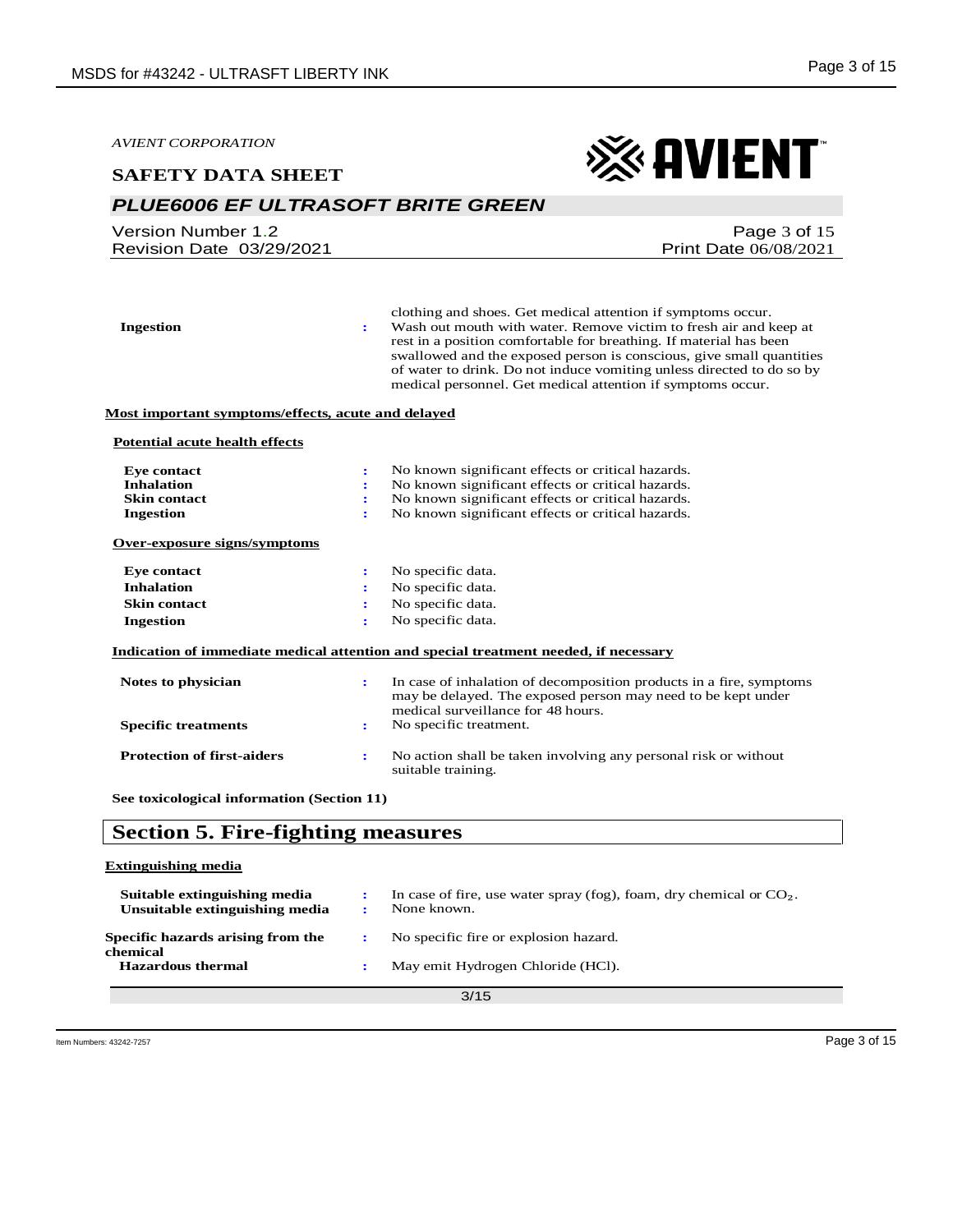#### **SAFETY DATA SHEET**

## *PLUE6006 EF ULTRASOFT BRITE GREEN*

| Version Number 1.2       | Page 4 of 15                 |
|--------------------------|------------------------------|
| Revision Date 03/29/2021 | <b>Print Date 06/08/2021</b> |

| decomposition products                                  |   | Decomposition products may include the following materials:<br>carbon dioxide<br>carbon monoxide<br>nitrogen oxides<br>halogenated compounds<br>metal oxide/oxides                                |
|---------------------------------------------------------|---|---------------------------------------------------------------------------------------------------------------------------------------------------------------------------------------------------|
| <b>Special protective actions for fire-</b><br>fighters |   | Promptly isolate the scene by removing all persons from the vicinity<br>of the incident if there is a fire. No action shall be taken involving any<br>personal risk or without suitable training. |
| Special protective equipment for<br>fire-fighters       | ÷ | Fire-fighters should wear appropriate protective equipment and self-<br>contained breathing apparatus (SCBA) with a full face-piece operated<br>in positive pressure mode.                        |

### **Section 6. Accidental release measures**

#### **Personal precautions, protective equipment and emergency procedures**

| For non-emergency personnel<br>For emergency responders | $\ddot{\phantom{a}}$<br>÷ | No action shall be taken involving any personal risk or without<br>suitable training. Evacuate surrounding areas. Keep unnecessary and<br>unprotected personnel from entering. Do not touch or walk through<br>spilled material. Put on appropriate personal protective equipment.<br>If specialized clothing is required to deal with the spillage, take note<br>of any information in Section 8 on suitable and unsuitable materials.<br>See also the information in "For non-emergency personnel". |
|---------------------------------------------------------|---------------------------|-------------------------------------------------------------------------------------------------------------------------------------------------------------------------------------------------------------------------------------------------------------------------------------------------------------------------------------------------------------------------------------------------------------------------------------------------------------------------------------------------------|
| <b>Environmental precautions</b>                        | $\mathbf{r}$              | Avoid dispersal of spilled material and runoff and contact with soil,<br>waterways, drains and sewers. Inform the relevant authorities if the<br>product has caused environmental pollution (sewers, waterways, soil<br>or air).                                                                                                                                                                                                                                                                      |
| Methods and materials for containment and cleaning up   |                           |                                                                                                                                                                                                                                                                                                                                                                                                                                                                                                       |
| <b>Small spill</b>                                      |                           | Move containers from spill area. Vacuum or sweep up material and<br>place in a designated, labeled waste container. Dispose of via a<br>licensed waste disposal contractor.                                                                                                                                                                                                                                                                                                                           |
| Large spill                                             | $\ddot{\phantom{a}}$      | Move containers from spill area. Prevent entry into sewers, water<br>courses, basements or confined areas. Vacuum or sweep up material<br>and place in a designated, labeled waste container. Dispose of via a<br>licensed waste disposal contractor. Note: see Section 1 for emergency<br>contact information and Section 13 for waste disposal.                                                                                                                                                     |

## **Section 7. Handling and storage**

#### **Precautions for safe handling**

4/15

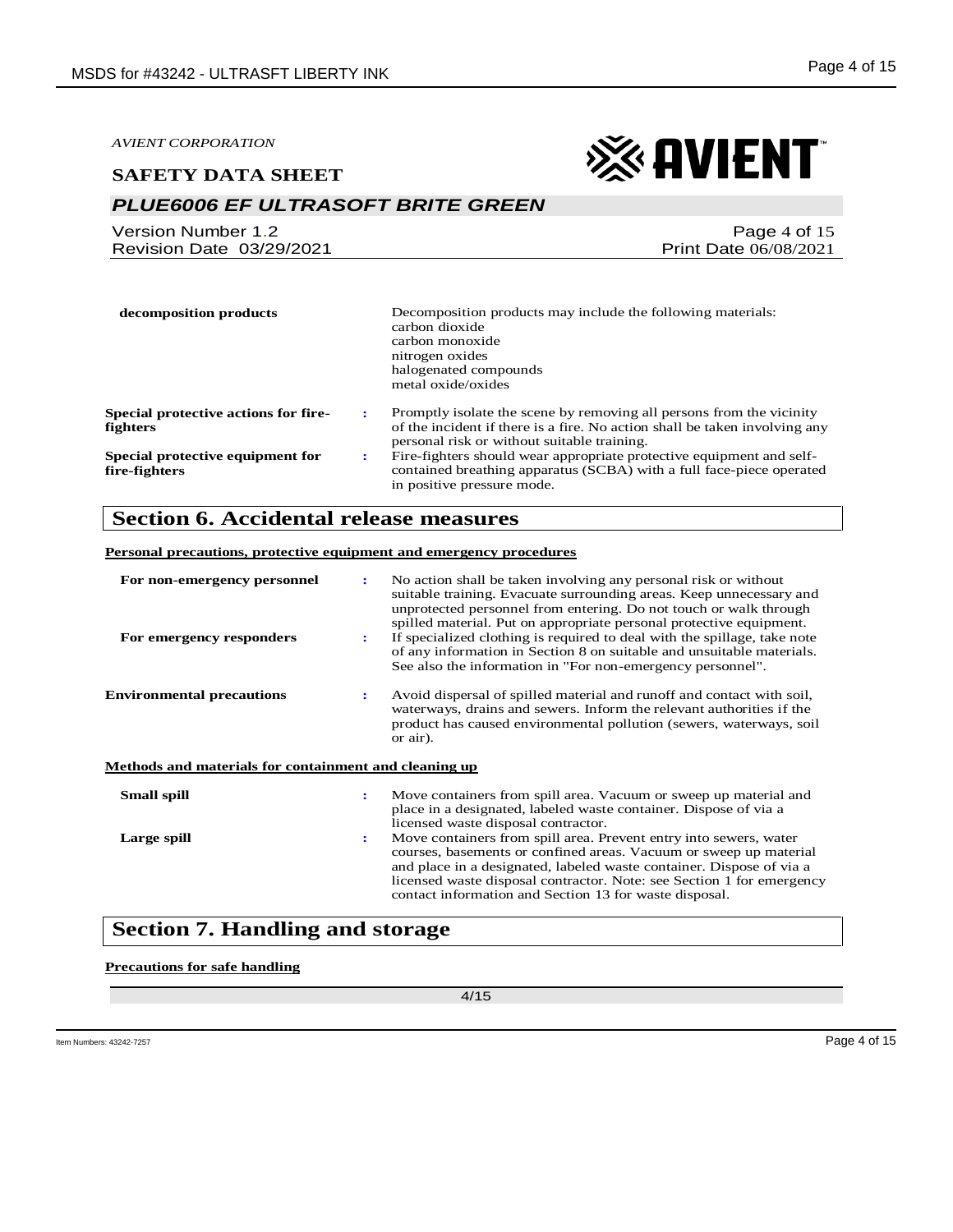#### **SAFETY DATA SHEET**



## *PLUE6006 EF ULTRASOFT BRITE GREEN*

Version Number 1.2 Revision Date 03/29/2021

Page 5 of 15 Print Date 06/08/2021

| <b>Protective measures</b><br>Advice on general occupational<br>hygiene | Put on appropriate personal protective equipment (see Section 8).<br>Eating, drinking and smoking should be prohibited in areas where this<br>material is handled, stored and processed. Workers should wash hands<br>and face before eating, drinking and smoking. Remove contaminated<br>clothing and protective equipment before entering eating areas. See<br>also Section 8 for additional information on hygiene measures.                                                                               |
|-------------------------------------------------------------------------|----------------------------------------------------------------------------------------------------------------------------------------------------------------------------------------------------------------------------------------------------------------------------------------------------------------------------------------------------------------------------------------------------------------------------------------------------------------------------------------------------------------|
| <b>Conditions for safe storage,</b><br>including any incompatibilities  | Store in accordance with local regulations. Store in original container<br>protected from direct sunlight in a dry, cool and well-ventilated area,<br>away from incompatible materials (see Section 10) and food and<br>drink. Keep container tightly closed and sealed until ready for use.<br>Containers that have been opened must be carefully resealed and kept<br>upright to prevent leakage. Do not store in unlabeled containers. Use<br>appropriate containment to avoid environmental contamination. |

## **Section 8. Exposure controls/personal protection**

#### **Control parameters**

#### **Occupational exposure limits**

| <b>Ingredient name</b>                 |                | <b>Exposure limits</b>                                                                                                                                                                                                                                                                                                           |
|----------------------------------------|----------------|----------------------------------------------------------------------------------------------------------------------------------------------------------------------------------------------------------------------------------------------------------------------------------------------------------------------------------|
| Titanium dioxide                       |                | <b>OSHA PEL 1989 (1989-03-01)</b><br>TWA 10 mg/m3 Form: Total dust                                                                                                                                                                                                                                                               |
|                                        |                | <b>OSHA PEL (1993-06-30)</b>                                                                                                                                                                                                                                                                                                     |
|                                        |                | TWA 15 mg/m3 Form: Total dust                                                                                                                                                                                                                                                                                                    |
|                                        |                | <b>ACGIH TLV</b> (1996-05-18)                                                                                                                                                                                                                                                                                                    |
|                                        |                | TWA $10 \text{ mg/m}$ 3                                                                                                                                                                                                                                                                                                          |
|                                        |                |                                                                                                                                                                                                                                                                                                                                  |
| Appropriate engineering controls       | ÷              | Good general ventilation should be sufficient to control worker                                                                                                                                                                                                                                                                  |
|                                        |                | exposure to airborne contaminants.                                                                                                                                                                                                                                                                                               |
| <b>Environmental exposure controls</b> | $\ddot{\cdot}$ | Emissions from ventilation or work process equipment should be<br>checked to ensure they comply with the requirements of<br>environmental protection legislation. In some cases, fume scrubbers,<br>filters or engineering modifications to the process equipment will be<br>necessary to reduce emissions to acceptable levels. |
| <b>Individual protection measures</b>  |                |                                                                                                                                                                                                                                                                                                                                  |
| <b>Hygiene</b> measures                |                | Wash hands, forearms and face thoroughly after handling chemical<br>products, before eating, smoking and using the lavatory and at the end<br>of the working period. Appropriate techniques should be used to                                                                                                                    |
|                                        |                | 5/15                                                                                                                                                                                                                                                                                                                             |
|                                        |                |                                                                                                                                                                                                                                                                                                                                  |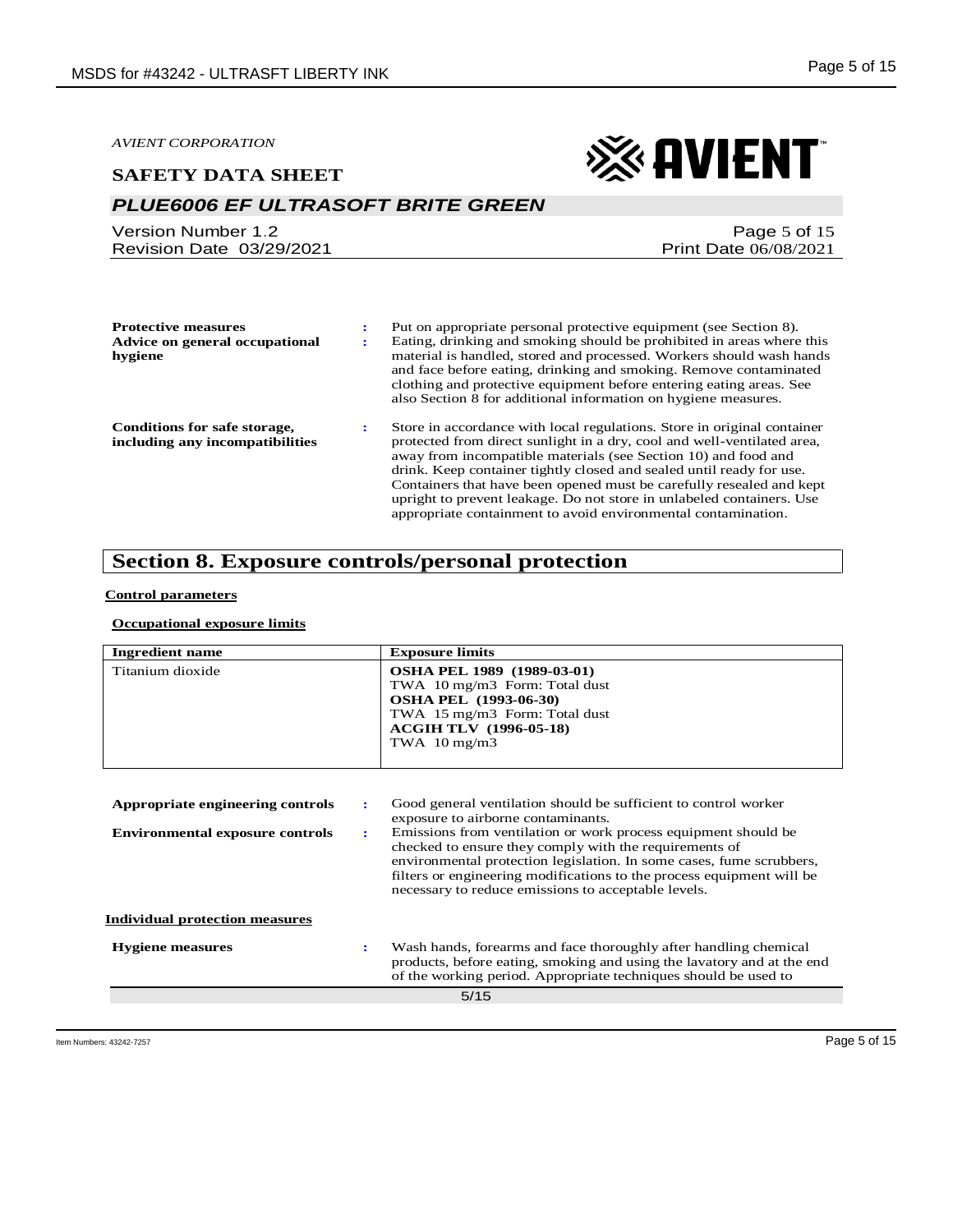## *PLUE6006 EF ULTRASOFT BRITE GREEN*

| Version Number 1.2       | Page 6 of $15$               |
|--------------------------|------------------------------|
| Revision Date 03/29/2021 | <b>Print Date 06/08/2021</b> |

| <b>Eye/face protection</b>    | remove potentially contaminated clothing. Wash contaminated<br>clothing before reusing. Ensure that eyewash stations and safety<br>showers are close to the workstation location.<br>Safety eyewear complying with an approved standard should be used<br>÷<br>when a risk assessment indicates this is necessary to avoid exposure to<br>liquid splashes, mists, gases or dusts. If contact is possible, the<br>following protection should be worn, unless the assessment indicates a<br>higher degree of protection: safety glasses with side-shields. |
|-------------------------------|-----------------------------------------------------------------------------------------------------------------------------------------------------------------------------------------------------------------------------------------------------------------------------------------------------------------------------------------------------------------------------------------------------------------------------------------------------------------------------------------------------------------------------------------------------------|
| <b>Skin protection</b>        |                                                                                                                                                                                                                                                                                                                                                                                                                                                                                                                                                           |
| <b>Hand protection</b>        | Chemical-resistant, impervious gloves complying with an approved<br>÷<br>standard should be worn at all times when handling chemical products<br>if a risk assessment indicates this is necessary.                                                                                                                                                                                                                                                                                                                                                        |
| <b>Body protection</b>        | Personal protective equipment for the body should be selected based<br>÷<br>on the task being performed and the risks involved and should be<br>approved by a specialist before handling this product.                                                                                                                                                                                                                                                                                                                                                    |
| Other skin protection         | Appropriate footwear and any additional skin protection measures<br>÷<br>should be selected based on the task being performed and the risks<br>involved and should be approved by a specialist before handling this<br>product.                                                                                                                                                                                                                                                                                                                           |
| <b>Respiratory protection</b> | Based on the hazard and potential for exposure, select a respirator that<br>٠.<br>meets the appropriate standard or certification. Respirators must be<br>used according to a respiratory protection program to ensure proper<br>fitting, training, and other important aspects of use.                                                                                                                                                                                                                                                                   |

## **Section 9. Physical and chemical properties**

#### **Appearance**

| <b>Physical state</b>     | ÷ | solid [Paste.]               |
|---------------------------|---|------------------------------|
| Color                     | ÷ | <b>GREEN</b>                 |
| Odor                      | ÷ | Faint odor.                  |
| Odor threshold            | ÷ | Not available.               |
| рH                        | ÷ | Not available.               |
| <b>Melting point</b>      | ÷ | Not available.               |
| <b>Boiling point</b>      | ÷ | Not available.               |
| <b>Flash point</b>        | ÷ | Not available.               |
| <b>Burning time</b>       | ÷ | Not available.               |
| <b>Burning rate</b>       | ÷ | Not available.               |
| <b>Evaporation rate</b>   | ÷ | Not available.               |
| Flammability (solid, gas) | ÷ | Not available.               |
| Lower and upper explosive | ÷ | <b>Lower:</b> Not available. |
| (flammable) limits        |   | <b>Upper:</b> Not available. |
| Vapor pressure            | ÷ | Not available.               |
| Vapor density             | ÷ | Not available.               |
|                           |   |                              |

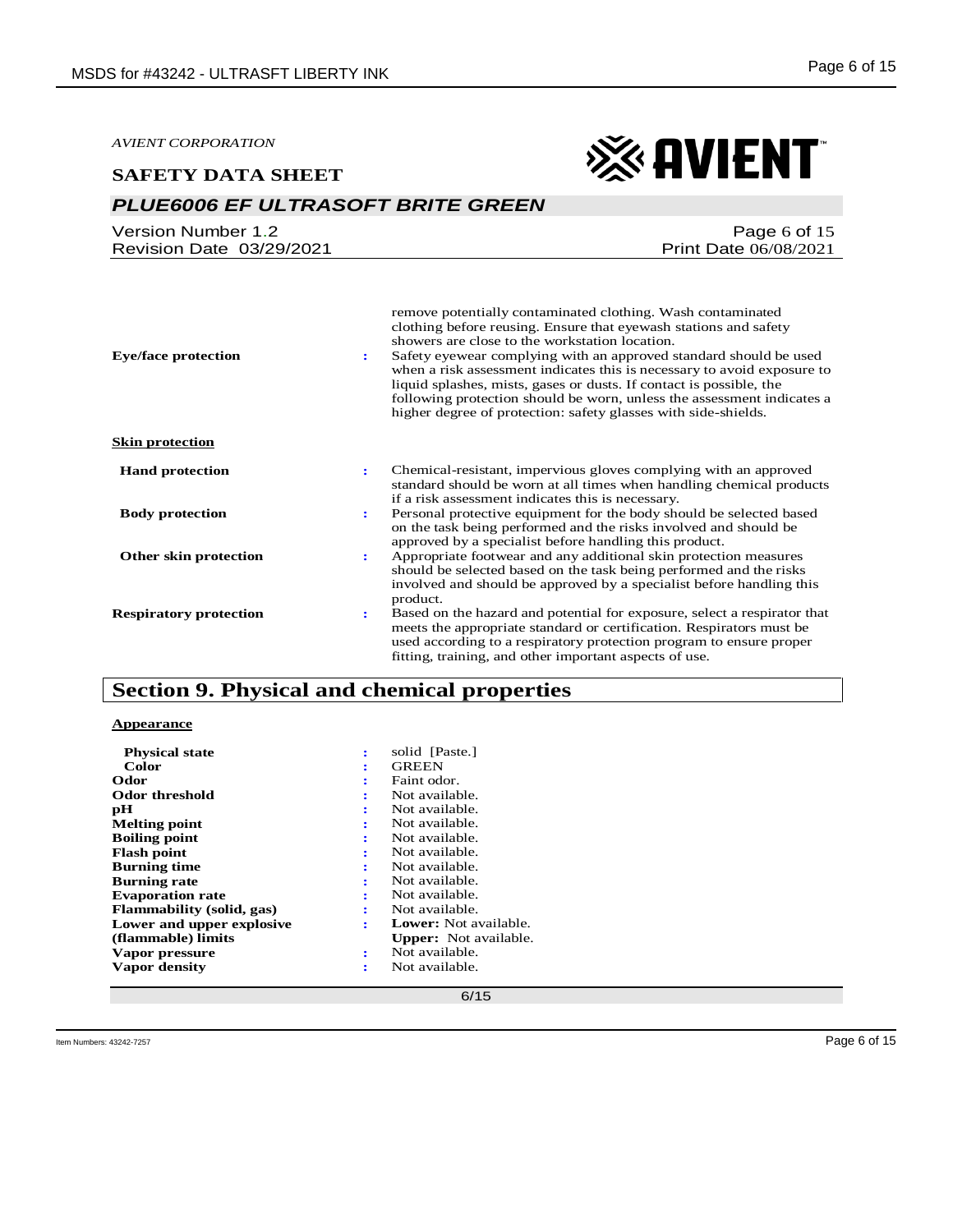#### **SAFETY DATA SHEET**

## *PLUE6006 EF ULTRASOFT BRITE GREEN*

Version Number 1.2 Revision Date 03/29/2021

**Solubility :** Not available.<br> **Solubility in water**  $\qquad \qquad$  : insoluble in water. **Solubility in water. : Partition coefficient: noctanol/water :** Not available. **Auto-ignition temperature :** Not available. **Decomposition temperature**  $\qquad$  **:**  $\qquad$  **:**  $\qquad$ **:** Not available. **Viscosity : Dynamic:** Not available. **Kinematic:** Not available. **Aerosol product Heat of combustion :** Not available. **Ignition distance :** Not available.  **Enclosed space ignition - Time equivalent :** Not available.  **Enclosed space ignition - Deflagration density :** Not available. **Flame height is a Flame height is a Flame duration i Not available. Flame duration Flame duration :** 

**Relative density :** Not available.

## **Section 10. Stability and reactivity**

| <b>Reactivity</b>                          | ÷ | No specific test data related to reactivity available for this product or<br>its ingredients.           |
|--------------------------------------------|---|---------------------------------------------------------------------------------------------------------|
| <b>Chemical stability</b>                  |   | Stable under recommended storage and handling conditions (see<br>Section 7).                            |
| <b>Possibility of hazardous reactions</b>  | ÷ | Under normal conditions of storage and use, hazardous reactions will<br>not occur.                      |
| <b>Conditions to avoid</b>                 |   | Keep away from extreme heat and oxidizing agents.                                                       |
| Incompatible materials                     | : | Avoid contact with acetal homopolymers and acetyl homopolymers<br>during processing.                    |
| <b>Hazardous decomposition</b><br>products | ÷ | Under normal conditions of storage and use, hazardous decomposition<br>products should not be produced. |

## **Section 11. Toxicological information**

**Information on toxicological effects**

| <b>Acute toxicity</b>          |               |                |             |          |
|--------------------------------|---------------|----------------|-------------|----------|
| <b>Product/ingredient name</b> | <b>Result</b> | <b>Species</b> | <b>Dose</b> | Exposure |
| Titanium oxide                 |               |                |             |          |
|                                |               |                |             |          |

7/15

Print Date 06/08/2021

# ※ AVIENT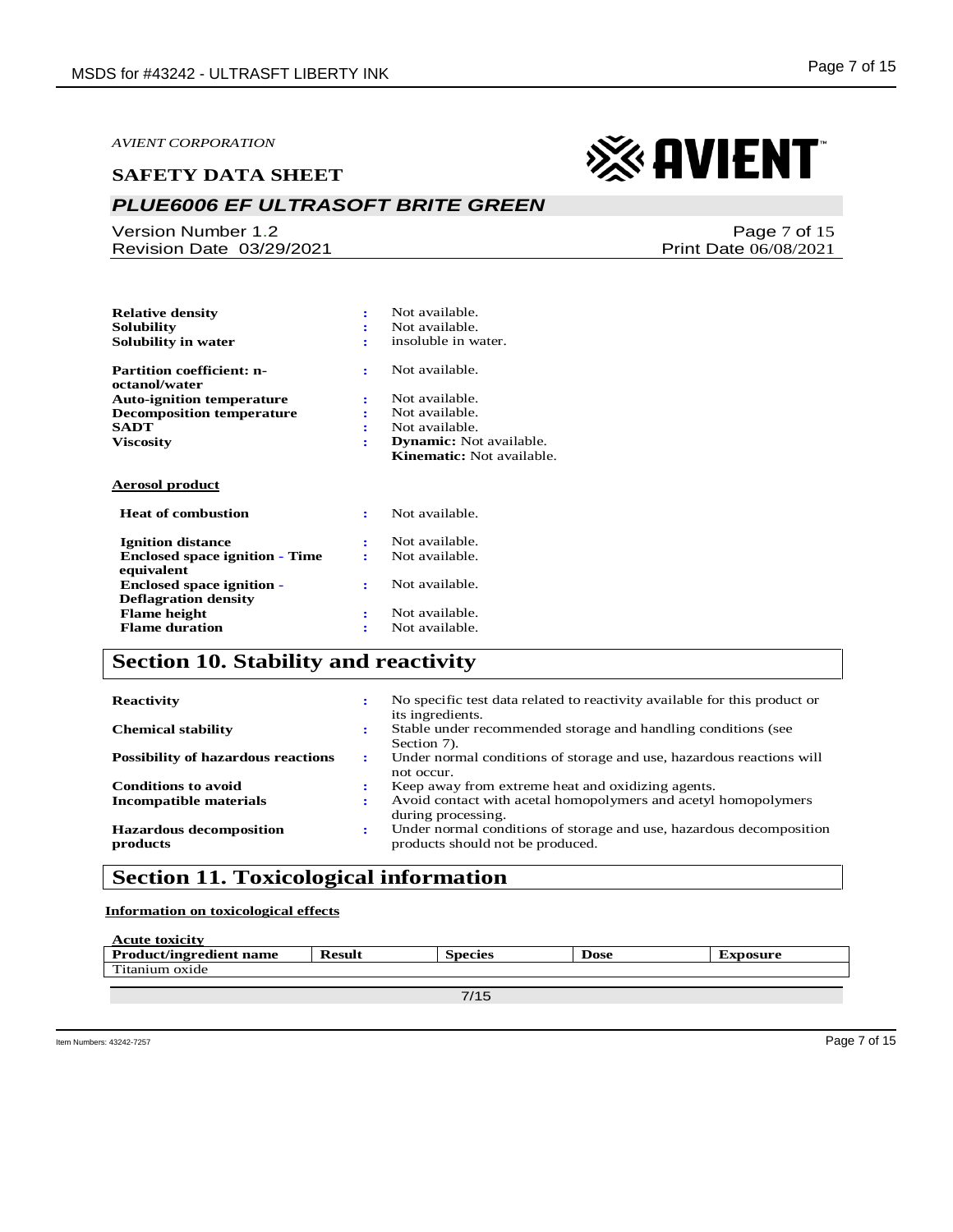## *PLUE6006 EF ULTRASOFT BRITE GREEN*

Version Number 1.2 Revision Date 03/29/2021

Page 8 of 15 Print Date 06/08/2021

| LC50 Inhalation<br>Dusts and mists | Rat - Male | $6.82 \text{ Mg}/l$      | $\sqrt{ }$<br>4 N |
|------------------------------------|------------|--------------------------|-------------------|
| LD50 Dermal                        | Rabbit     | $5,000 \,\mathrm{mg/kg}$ |                   |

 **Conclusion/Summary :** Mixture.Not fully tested.

**Irritation/Corrosion**

| <b>Product/ingredient name</b>                                     | <b>Result</b>                |             | <b>Species</b>             | <b>Score</b> | <b>Exposure</b> | <b>Observation</b> |
|--------------------------------------------------------------------|------------------------------|-------------|----------------------------|--------------|-----------------|--------------------|
| Titanium oxide                                                     | Skin - Mild irritant         |             | Human                      |              | $72$ hrs        | $\overline{a}$     |
| <b>Conclusion/Summary</b>                                          |                              |             |                            |              |                 |                    |
| <b>Skin</b>                                                        | $\ddot{\cdot}$               |             | Mixture. Not fully tested. |              |                 |                    |
| <b>Eves</b>                                                        | $\ddot{\cdot}$               |             | Mixture. Not fully tested. |              |                 |                    |
| <b>Respiratory</b>                                                 | ÷                            |             | Mixture. Not fully tested. |              |                 |                    |
| <b>Sensitization</b>                                               |                              |             |                            |              |                 |                    |
| <b>Conclusion/Summary</b>                                          |                              |             |                            |              |                 |                    |
| <b>Skin</b>                                                        | ÷                            |             | Mixture. Not fully tested. |              |                 |                    |
| <b>Respiratory</b>                                                 | ÷                            |             | Mixture.Not fully tested.  |              |                 |                    |
| <b>Mutagenicity</b>                                                |                              |             |                            |              |                 |                    |
| <b>Conclusion/Summary</b>                                          | ÷                            |             | Mixture. Not fully tested. |              |                 |                    |
| <b>Carcinogenicity</b>                                             |                              |             |                            |              |                 |                    |
| <b>Conclusion/Summary</b>                                          | ÷                            |             | Mixture. Not fully tested. |              |                 |                    |
| <b>Classification</b>                                              |                              |             |                            |              |                 |                    |
| <b>Product/ingredient name</b>                                     | <b>OSHA</b>                  | <b>IARC</b> | <b>NTP</b>                 |              |                 |                    |
| Titanium oxide                                                     | $\qquad \qquad \blacksquare$ | 2B          | $\overline{\phantom{m}}$   |              |                 |                    |
| <b>Reproductive toxicity</b>                                       |                              |             |                            |              |                 |                    |
| <b>Conclusion/Summary</b>                                          | ÷                            |             | Mixture. Not fully tested. |              |                 |                    |
| <b>Teratogenicity</b>                                              |                              |             |                            |              |                 |                    |
| <b>Conclusion/Summary</b>                                          | ÷                            |             | Mixture. Not fully tested. |              |                 |                    |
| Specific target organ toxicity (single exposure)<br>Not available. |                              |             |                            |              |                 |                    |
|                                                                    |                              |             | 8/15                       |              |                 |                    |
|                                                                    |                              |             |                            |              |                 |                    |

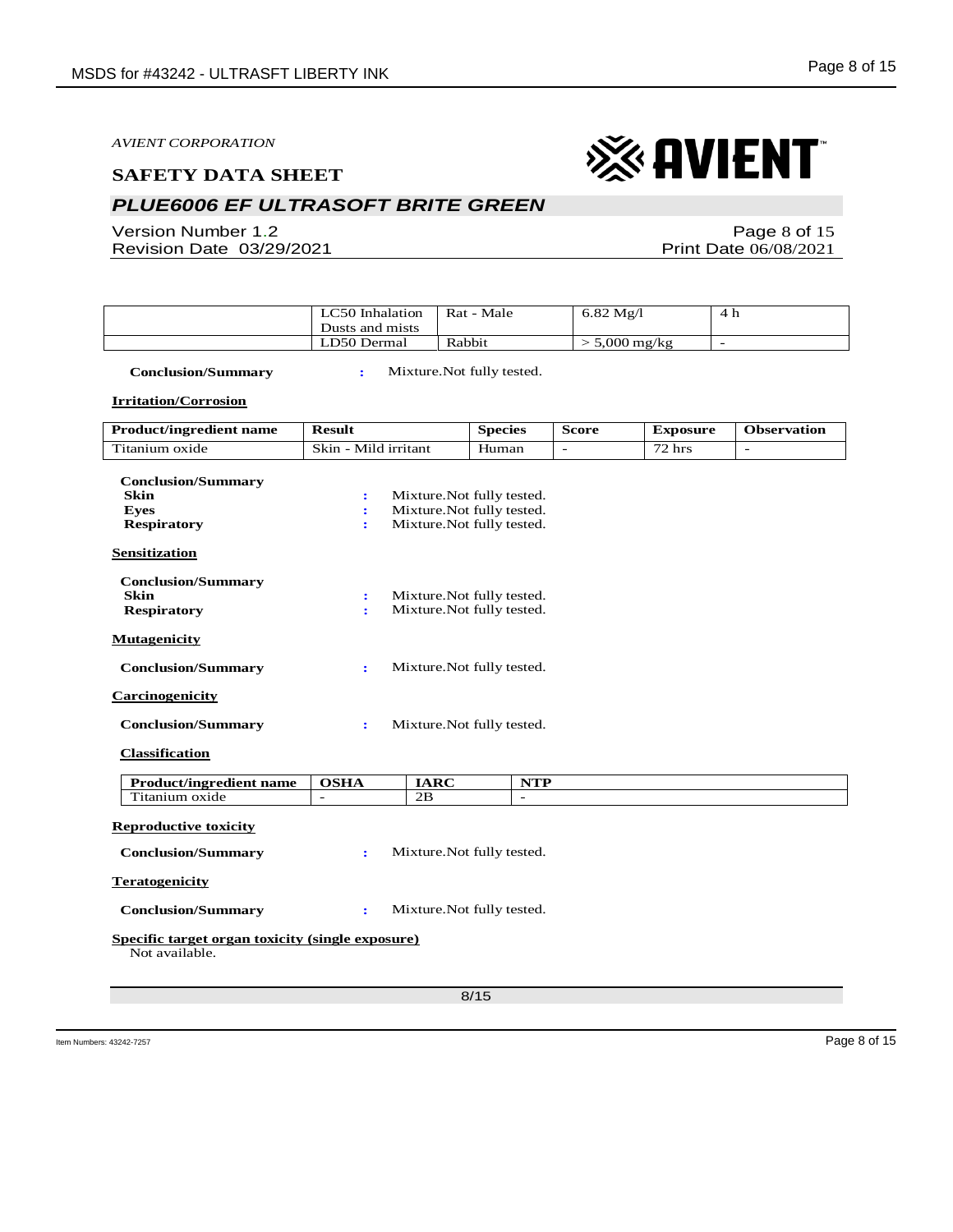#### **SAFETY DATA SHEET**

## *PLUE6006 EF ULTRASOFT BRITE GREEN*

Version Number 1.2 Revision Date 03/29/2021

Page 9 of 15 Print Date 06/08/2021

※ AVIENT

| <b>Aspiration hazard</b><br>Not available.                                                                                                                                                      |                      |                                                                                                               |
|-------------------------------------------------------------------------------------------------------------------------------------------------------------------------------------------------|----------------------|---------------------------------------------------------------------------------------------------------------|
|                                                                                                                                                                                                 |                      |                                                                                                               |
| Information on the likely routes of<br>exposure                                                                                                                                                 | $\mathbf{r}$         | Not available.                                                                                                |
| <b>Potential acute health effects</b>                                                                                                                                                           |                      |                                                                                                               |
| <b>Eye contact</b>                                                                                                                                                                              | ÷                    | No known significant effects or critical hazards.                                                             |
| <b>Inhalation</b>                                                                                                                                                                               | ÷                    | No known significant effects or critical hazards.                                                             |
| <b>Skin contact</b>                                                                                                                                                                             | ÷                    | No known significant effects or critical hazards.                                                             |
| <b>Ingestion</b>                                                                                                                                                                                | ÷                    | No known significant effects or critical hazards.                                                             |
|                                                                                                                                                                                                 |                      | Symptoms related to the physical, chemical and toxicological characteristics                                  |
| <b>Eye contact</b>                                                                                                                                                                              | ÷                    | No specific data.                                                                                             |
| <b>Inhalation</b>                                                                                                                                                                               | $\ddot{\phantom{a}}$ | No specific data.                                                                                             |
|                                                                                                                                                                                                 |                      |                                                                                                               |
|                                                                                                                                                                                                 | ÷                    | No specific data.                                                                                             |
|                                                                                                                                                                                                 | ÷                    | No specific data.<br>Delayed and immediate effects and also chronic effects from short and long term exposure |
|                                                                                                                                                                                                 |                      |                                                                                                               |
| <b>Potential immediate effects</b><br><b>Potential delayed effects</b>                                                                                                                          | $\ddot{\cdot}$<br>÷  | Not available.<br>Not available.                                                                              |
|                                                                                                                                                                                                 |                      |                                                                                                               |
| <b>Potential immediate effects</b>                                                                                                                                                              | $\mathbf{r}$         | Not available.                                                                                                |
| <b>Potential delayed effects</b>                                                                                                                                                                | ÷                    | Not available.                                                                                                |
|                                                                                                                                                                                                 |                      |                                                                                                               |
| <b>Conclusion/Summary</b>                                                                                                                                                                       | ÷                    | Mixture. Not fully tested.                                                                                    |
| General                                                                                                                                                                                         | ÷                    | No known significant effects or critical hazards.                                                             |
| <b>Carcinogenicity</b>                                                                                                                                                                          | ÷                    | No known significant effects or critical hazards.                                                             |
| <b>Mutagenicity</b>                                                                                                                                                                             | ÷                    | No known significant effects or critical hazards.                                                             |
| <b>Skin contact</b><br><b>Ingestion</b><br><b>Short term exposure</b><br>Long term exposure<br><b>Potential chronic health effects</b><br><b>Teratogenicity</b><br><b>Developmental effects</b> | ÷                    | No known significant effects or critical hazards.<br>No known significant effects or critical hazards.        |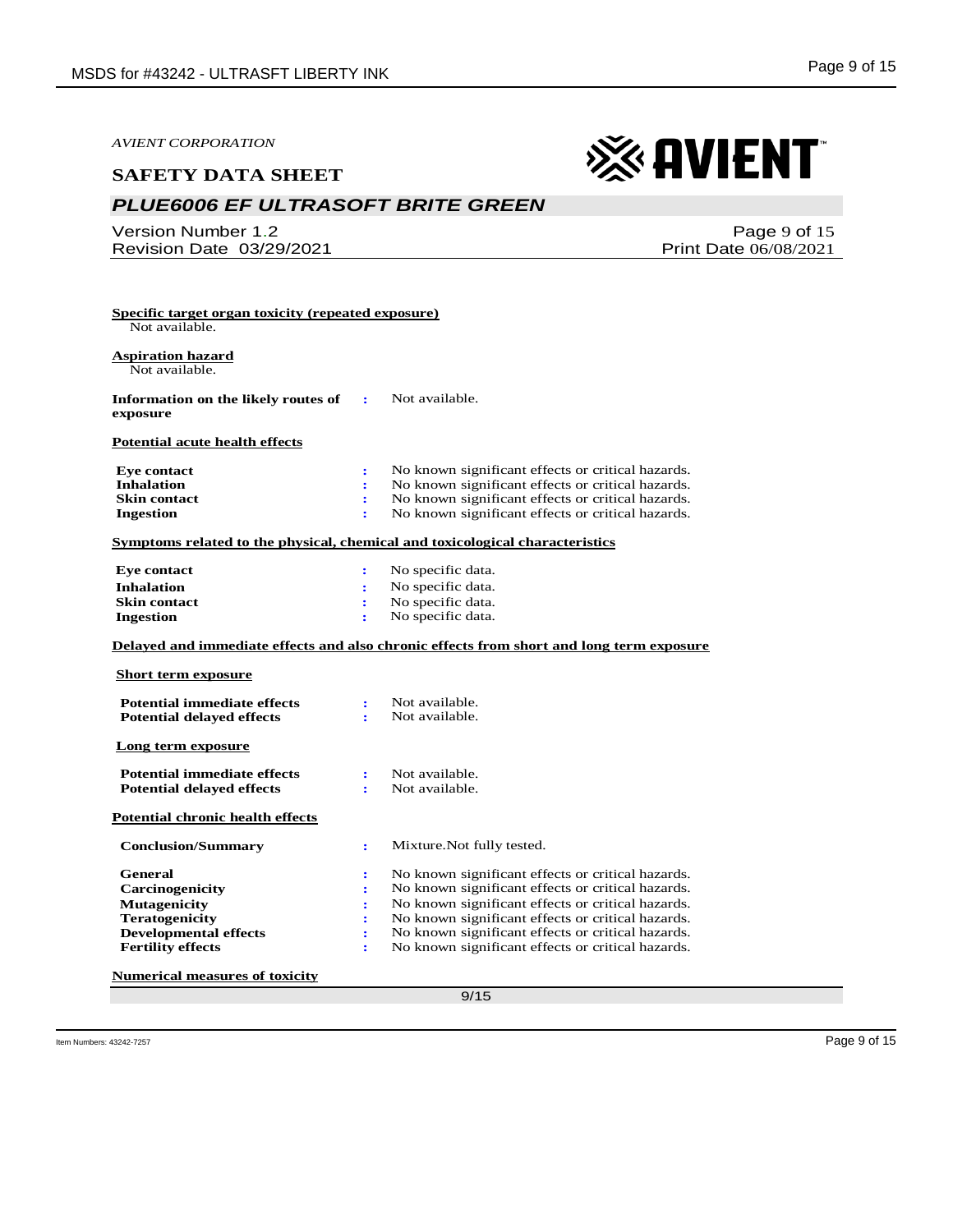## *PLUE6006 EF ULTRASOFT BRITE GREEN*

Version Number 1.2 Revision Date 03/29/2021

Page 10 of 15 Print Date 06/08/2021

※ AVIENT

#### **Acute toxicity estimates**

| <b>Product/ingredient name</b>              | Oral | <b>Dermal</b> | <b>Inhalation</b><br>(gases) | <b>Inhalation</b><br>(vapors) | <b>Inhalation</b><br>(dusts and<br>mists) |
|---------------------------------------------|------|---------------|------------------------------|-------------------------------|-------------------------------------------|
| PLUE6006 EF ULTRASOFT<br><b>BRITE GREEN</b> | N/A  | N/A           | N/A                          | N/A                           | $6.82 \text{ Mg}/l$                       |
| Titanium oxide                              | N/A  | N/A           | N/A                          | N/A                           | $6.82 \text{ Mg}/l$                       |

**Other information :** This mixture has not been evaluated as a whole for health effects. Exposure effects listed are based on existing health data for the individual components which comprise the mixture.

## **Section 12. Ecological information**

#### **Toxicity**

| <b>Product/ingredient name</b>                                    | <b>Result</b>                                                                            | <b>Species</b>                                                   | <b>Exposure</b> |  |  |
|-------------------------------------------------------------------|------------------------------------------------------------------------------------------|------------------------------------------------------------------|-----------------|--|--|
| Titanium oxide                                                    |                                                                                          |                                                                  |                 |  |  |
|                                                                   | Acute $LC50 > 1,000$ Mg/l                                                                | Fish - Fundulus heteroclitus                                     | 96 h            |  |  |
|                                                                   | Marine water                                                                             |                                                                  |                 |  |  |
|                                                                   | Acute LC50 3 Mg/l Fresh water                                                            | Crustaceans - Ceriodaphnia<br>dubia                              | 48 h            |  |  |
|                                                                   | Acute LC50 6.5 Mg/l Fresh<br>water                                                       | Daphnia - Daphnia pulex                                          | 48 h            |  |  |
| PLUE6006 EF ULTRASOFT BRITE GREEN                                 |                                                                                          |                                                                  |                 |  |  |
| <b>Remarks - Acute - Aquatic</b>                                  | Chemicals are not readily available as they are bound within the polymer matrix.         |                                                                  |                 |  |  |
| invertebrates.:                                                   |                                                                                          |                                                                  |                 |  |  |
| <b>Conclusion/Summary</b>                                         | Chemicals are not readily available as they are bound within the<br>÷<br>polymer matrix. |                                                                  |                 |  |  |
| <b>Persistence and degradability</b><br><b>Conclusion/Summary</b> | Chemicals are not readily available as they are bound within the<br>÷<br>polymer matrix. |                                                                  |                 |  |  |
| <b>Conclusion/Summary</b>                                         | ÷<br>10/15                                                                               | Chemicals are not readily available as they are bound within the |                 |  |  |
|                                                                   |                                                                                          |                                                                  |                 |  |  |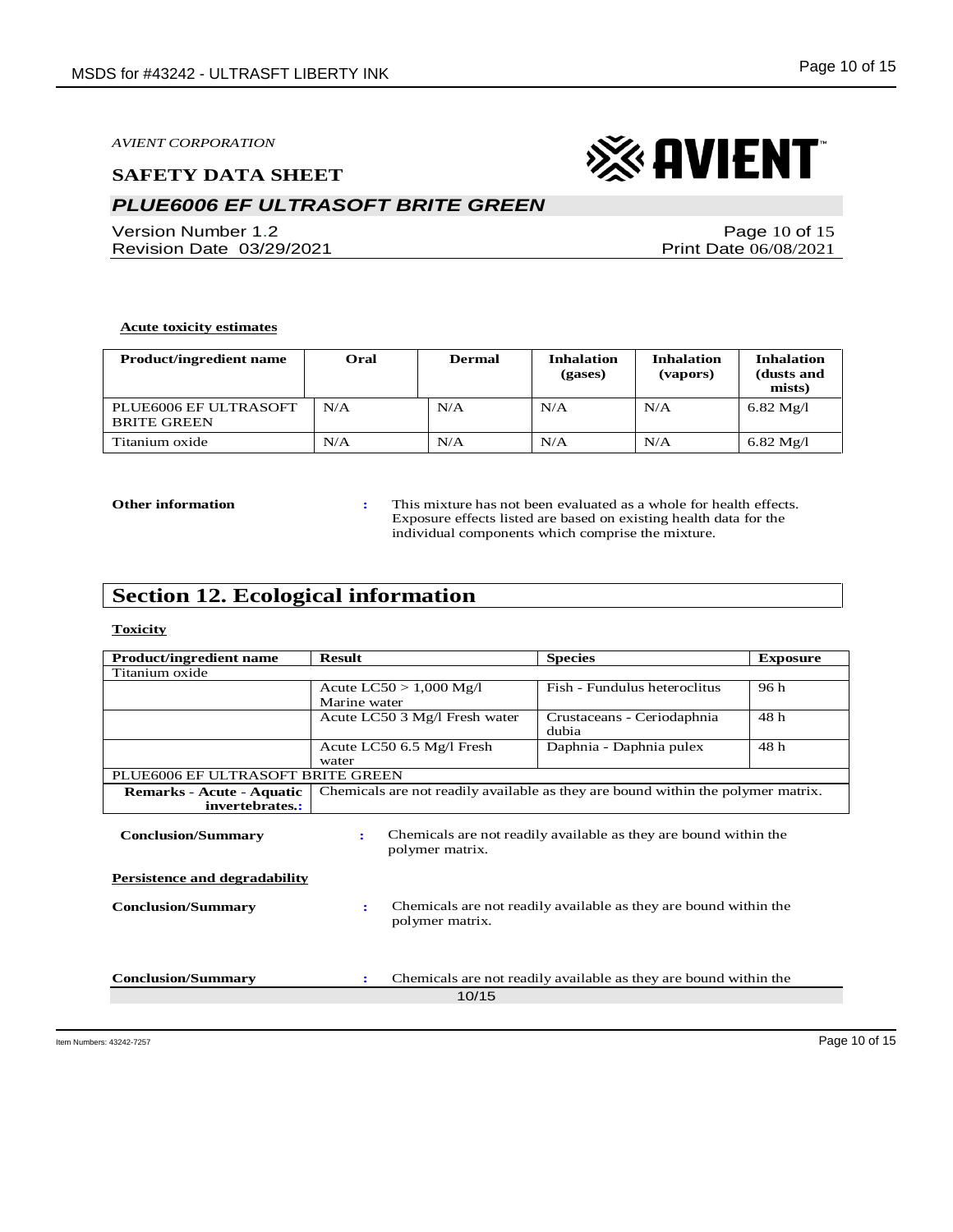| <b>AVIENT CORPORATION</b>                          |   |                                                   | $\otimes$ avient                                                                                                                                                                                                                                                                                                                                                                                                                                                                               |
|----------------------------------------------------|---|---------------------------------------------------|------------------------------------------------------------------------------------------------------------------------------------------------------------------------------------------------------------------------------------------------------------------------------------------------------------------------------------------------------------------------------------------------------------------------------------------------------------------------------------------------|
| <b>SAFETY DATA SHEET</b>                           |   |                                                   |                                                                                                                                                                                                                                                                                                                                                                                                                                                                                                |
| <b>PLUE6006 EF ULTRASOFT BRITE GREEN</b>           |   |                                                   |                                                                                                                                                                                                                                                                                                                                                                                                                                                                                                |
| Version Number 1.2<br>Revision Date 03/29/2021     |   |                                                   | Page 11 of 15<br>Print Date 06/08/2021                                                                                                                                                                                                                                                                                                                                                                                                                                                         |
|                                                    |   | polymer matrix.                                   |                                                                                                                                                                                                                                                                                                                                                                                                                                                                                                |
| <b>Bioaccumulative potential</b><br>Not available. |   |                                                   |                                                                                                                                                                                                                                                                                                                                                                                                                                                                                                |
| <b>Mobility in soil</b>                            |   |                                                   |                                                                                                                                                                                                                                                                                                                                                                                                                                                                                                |
| Soil/water partition coefficient<br>(KOC)          | ÷ | Not available.                                    |                                                                                                                                                                                                                                                                                                                                                                                                                                                                                                |
| <b>Other adverse effects</b>                       |   | No known significant effects or critical hazards. |                                                                                                                                                                                                                                                                                                                                                                                                                                                                                                |
| <b>Section 13. Disposal considerations</b>         |   |                                                   |                                                                                                                                                                                                                                                                                                                                                                                                                                                                                                |
| <b>Disposal methods</b>                            |   |                                                   | The generation of waste should be avoided or minimized wherever<br>possible. Disposal of this product, solutions and any by-products<br>should at all times comply with the requirements of environmental<br>protection and waste disposal legislation and any regional local<br>authority requirements. Dispose of surplus and non-recyclable<br>products via a licensed waste disposal contractor. Waste should not be<br>disposed of untreated to the sewer unless fully compliant with the |

requirements of all authorities with jurisdiction. Waste packaging should be recycled. Incineration or landfill should only be considered when recycling is not feasible. This material and its container must be disposed of in a safe way. Empty containers or liners may retain some product residues. Avoid dispersal of spilled material and runoff and contact with soil, waterways, drains and sewers.

**United States - RCRA Acute hazardous waste "P" List:** Not listed

**United States - RCRA Toxic hazardous waste "U" List:** Not listed

## **Section 14. Transport information**

| U.S.DOT 49CFR<br>Ground/Air/Water      | ÷                    | Not regulated for transportation.                              |
|----------------------------------------|----------------------|----------------------------------------------------------------|
| International Air<br>ICAO/IATA         | $\ddot{\phantom{0}}$ | Not classified as dangerous goods under transport regulations. |
| International Water<br><b>IMO/IMDG</b> | ÷                    | Not classified as dangerous goods under transport regulations. |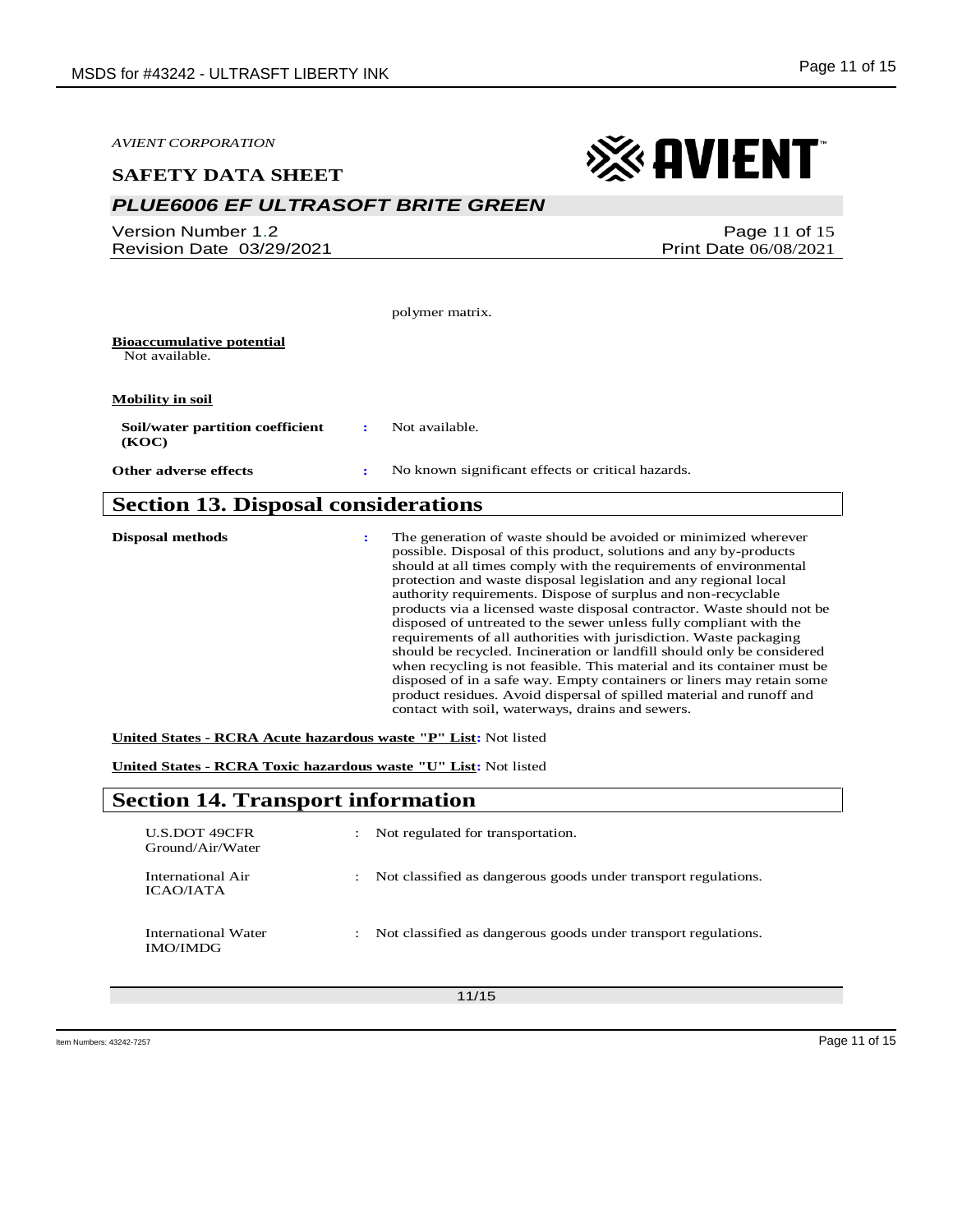#### *PLUE6006 EF ULTRASOFT BRITE GREEN*

Version Number 1.2 Revision Date 03/29/2021

## **Section 15. Regulatory information**

| <b>U.S. Federal regulations</b>                                               |                      | United States - TSCA 12(b) - Chemical export notification: None<br>of the components are listed.<br>United States - TSCA 4(a) - Final Test Rules: Not listed<br>United States - TSCA 4(a) - ITC Priority list: Not listed<br>United States - TSCA 4(a) - Proposed test rules: Not listed<br>United States - TSCA 4(f) - Priority risk review: Not listed<br>United States - TSCA $5(a)2$ - Final significant new use rules: Not<br>listed<br>United States - TSCA $5(a)2$ - Proposed significant new use rules:<br>Not listed<br>United States - TSCA 5(e) - Substances consent order: Not listed<br>United States - TSCA 6 - Final risk management: Not listed<br>United States - TSCA 6 - Proposed risk management: Not listed<br>United States - TSCA 8(a) - Chemical risk rules: Not listed<br>United States - TSCA 8(a) - Dioxin/Furane precusor: Not listed<br>United States - TSCA 8(a) - Chemical Data Reporting (CDR): Not<br>determined<br>United States - TSCA 8(a) - Preliminary assessment report<br>(PAIR): Not listed<br>United States - TSCA 8(c) - Significant adverse reaction (SAR):<br>Not listed<br>United States - TSCA 8(d) - Health and safety studies: Not listed<br>United States - EPA Clean water act (CWA) section 307 - Priority<br>pollutants: Listed Phthalocyanine green<br><b>Phthalocyanine Blue</b><br><b>Phenol</b> |
|-------------------------------------------------------------------------------|----------------------|----------------------------------------------------------------------------------------------------------------------------------------------------------------------------------------------------------------------------------------------------------------------------------------------------------------------------------------------------------------------------------------------------------------------------------------------------------------------------------------------------------------------------------------------------------------------------------------------------------------------------------------------------------------------------------------------------------------------------------------------------------------------------------------------------------------------------------------------------------------------------------------------------------------------------------------------------------------------------------------------------------------------------------------------------------------------------------------------------------------------------------------------------------------------------------------------------------------------------------------------------------------------------------------------------------------------------------------------------------|
|                                                                               |                      | United States - EPA Clean water act (CWA) section 311 -<br><b>Hazardous substances: Listed</b><br>United States - EPA Clean air act (CAA) section 112 - Accidental<br>release prevention - Flammable substances: Not listed<br>United States - EPA Clean air act (CAA) section 112 - Accidental<br>release prevention - Toxic substances: Not listed<br><b>United States - Department of commerce - Precursor chemical:</b><br>Not listed                                                                                                                                                                                                                                                                                                                                                                                                                                                                                                                                                                                                                                                                                                                                                                                                                                                                                                                |
| <b>Clean Air Act Section 112(b)</b><br><b>Hazardous Air Pollutants (HAPs)</b> | $\ddot{\cdot}$       | Listed                                                                                                                                                                                                                                                                                                                                                                                                                                                                                                                                                                                                                                                                                                                                                                                                                                                                                                                                                                                                                                                                                                                                                                                                                                                                                                                                                   |
| <b>Clean Air Act Section 602 Class I</b><br><b>Substances</b>                 | ÷                    | Not listed                                                                                                                                                                                                                                                                                                                                                                                                                                                                                                                                                                                                                                                                                                                                                                                                                                                                                                                                                                                                                                                                                                                                                                                                                                                                                                                                               |
| <b>Clean Air Act Section 602 Class II</b><br><b>Substances</b>                | $\ddot{\phantom{a}}$ | Not listed                                                                                                                                                                                                                                                                                                                                                                                                                                                                                                                                                                                                                                                                                                                                                                                                                                                                                                                                                                                                                                                                                                                                                                                                                                                                                                                                               |
| <b>DEA List I Chemicals (Precursor</b><br><b>Chemicals</b> )                  | ÷                    | Not listed                                                                                                                                                                                                                                                                                                                                                                                                                                                                                                                                                                                                                                                                                                                                                                                                                                                                                                                                                                                                                                                                                                                                                                                                                                                                                                                                               |
|                                                                               |                      | 12/15                                                                                                                                                                                                                                                                                                                                                                                                                                                                                                                                                                                                                                                                                                                                                                                                                                                                                                                                                                                                                                                                                                                                                                                                                                                                                                                                                    |

Page 12 of 15 Print Date 06/08/2021

Item Numbers: 43242-7257 Page 12 of 15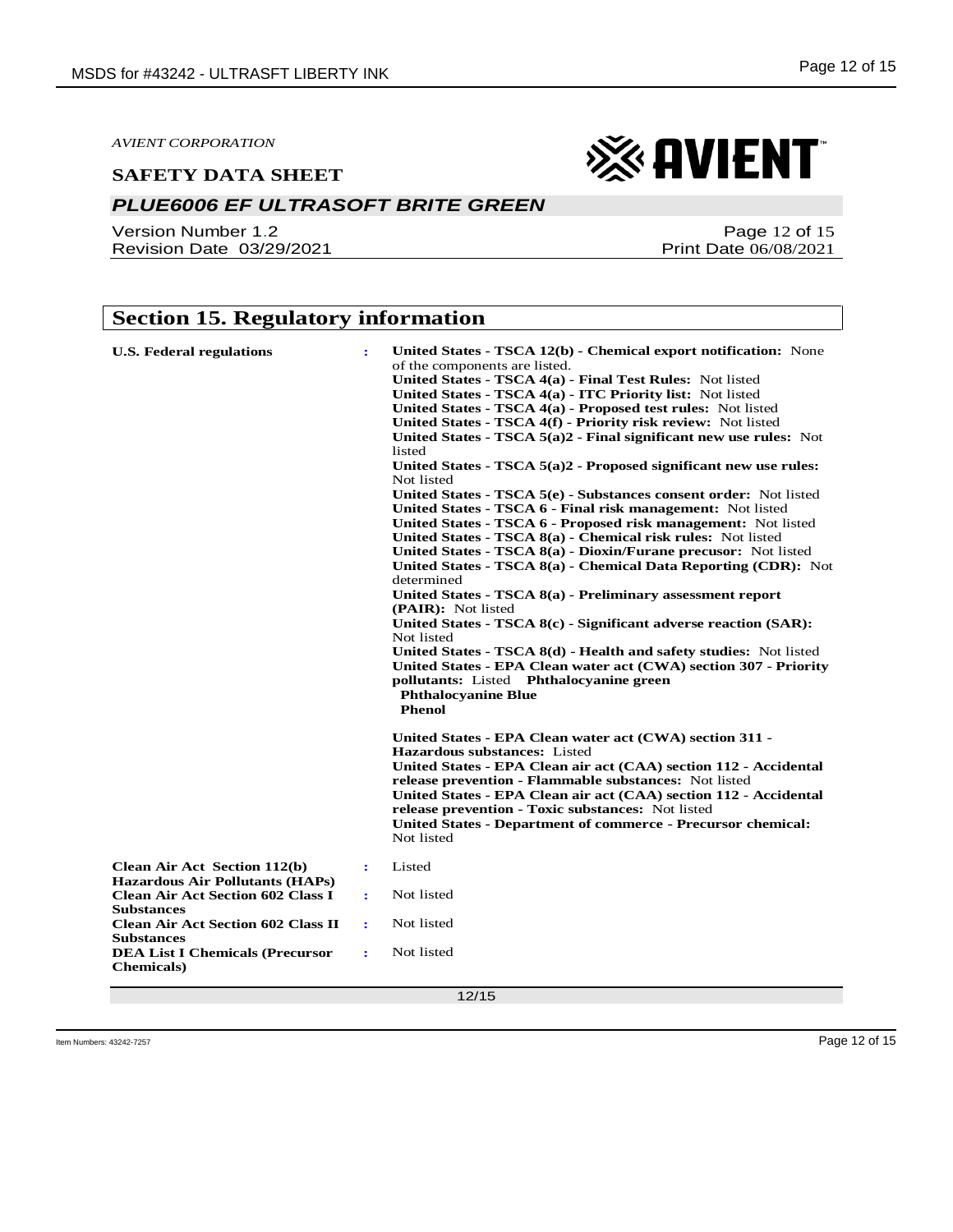#### **SAFETY DATA SHEET**

## *PLUE6006 EF ULTRASOFT BRITE GREEN*

Version Number 1.2 Revision Date 03/29/2021

**DEA List II Chemicals (Essential Chemicals) :** Not listed

**US. EPA CERCLA Hazardous Substances (40 CFR 302)**

not applicable

**SARA 311/312**

**Classification :** Not applicable.

#### **Composition/information on ingredients**

No products were found.

| <b>Name</b>                      |                 | <b>Classification</b>               |
|----------------------------------|-----------------|-------------------------------------|
| $\mathbf{m}$ .<br>litanium oxide | $>= 5 - \le 10$ | <b>CARCINOGENICITY</b> - Category 2 |
|                                  |                 |                                     |

Not applicable.

| <b>State regulations</b> |                                                                                                                  |
|--------------------------|------------------------------------------------------------------------------------------------------------------|
| <b>Massachusetts</b>     | None of the components are listed.                                                                               |
| <b>New York</b>          | None of the components are listed.                                                                               |
| <b>New Jersey</b>        | The following components are listed:<br>Ethene, chloro-, homopolymer<br>Titanium dioxide<br>Phthalocyanine green |
| Pennsylvania             | The following components are listed:<br>Titanium dioxide                                                         |

Phthalocyanine green

#### **California Prop. 65**

**WARNING**: This product can expose you to Titanium dioxide, which is known to the State of California to cause cancer. For more information go to www.P65Warnings.ca.gov.

| <b>Ingredient name</b>            |                  | No significant risk level              | <b>Maximum acceptable</b><br>dosage level |
|-----------------------------------|------------------|----------------------------------------|-------------------------------------------|
| Titanium dioxide                  |                  |                                        |                                           |
| United States inventory (TSCA 8b) | $\sim$ 100 $\pm$ | All components are active or exempted. |                                           |
| Canada inventory                  |                  | All components are listed or exempted. |                                           |

13/15

## Page 13 of 15 Print Date 06/08/2021

※ AVIENT

Item Numbers: 43242-7257 Page 13 of 15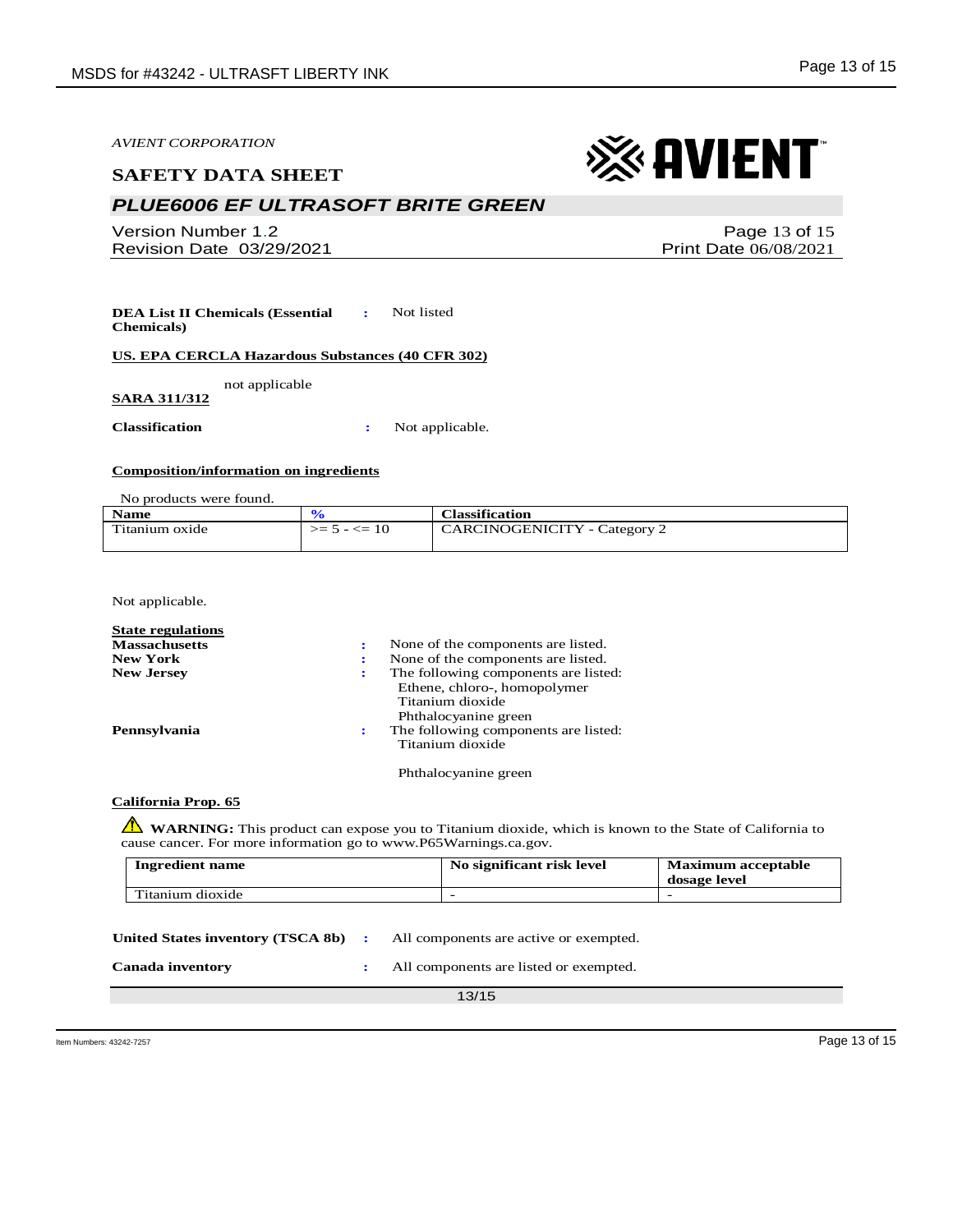#### **SAFETY DATA SHEET**

## *PLUE6006 EF ULTRASOFT BRITE GREEN*

Version Number 1.2 Revision Date 03/29/2021

# ※ AVIENT

Page 14 of 15 Print Date 06/08/2021

#### **International regulations**

#### **Inventory list**

| Australia<br>Canada<br>China<br><b>Europe inventory</b><br>Japan<br><b>New Zealand</b><br><b>Philippines</b><br><b>Republic of Korea</b><br>Taiwan | Not determined.<br>All components are listed or exempted.<br>All components are listed or exempted.<br>All components are listed or exempted.<br>Not determined.<br>All components are listed or exempted.<br>All components are listed or exempted.<br>All components are listed or exempted.<br>All components are listed or exempted. |
|----------------------------------------------------------------------------------------------------------------------------------------------------|------------------------------------------------------------------------------------------------------------------------------------------------------------------------------------------------------------------------------------------------------------------------------------------------------------------------------------------|
| <b>Turkey</b><br><b>United States</b>                                                                                                              | Not determined.<br>All components are active or exempted.                                                                                                                                                                                                                                                                                |

## **Section 16. Other information**

#### **Hazardous Material Information System (U.S.A.)**

| <b>Health</b>           |  |
|-------------------------|--|
| Flammability            |  |
| <b>Physical hazards</b> |  |
|                         |  |

**Caution: HMIS® ratings are based on a 0-4 rating scale, with 0 representing minimal hazards or risks, and 4 representing significant hazards or risks. Although HMIS® ratings and the associated label are not required on SDSs or products leaving a facility under 29 CFR 1910.1200, the preparer may choose to provide them. HMIS® ratings are to be used with a fully implemented HMIS® program. HMIS® is a registered trademark and service mark of the American Coatings Association, Inc.**

**The customer is responsible for determining the PPE code for this material. For more information on HMIS® Personal Protective Equipment (PPE) codes, consult the HMIS® Implementation Manual. History**

| Date of printing               | 06/08/2021                                                            |
|--------------------------------|-----------------------------------------------------------------------|
| Date of issue/Date of revision | 03/29/2021                                                            |
| Date of previous issue         | 02/22/2021                                                            |
| <b>Version</b>                 | 1.2                                                                   |
| <b>Key to abbreviations</b>    | $ATE = Acute Toxicity Estimate$                                       |
|                                | $BCF = Biocomcentration Factor$                                       |
|                                | $GHS = Globally Harmonized System of Classification and Labelling of$ |
|                                | Chemicals                                                             |
|                                | $IATA = International Air Transport Association$                      |
|                                | $\text{IRC}$ = Intermediate Bulk Container                            |
|                                | $IMDG = International\,$ Maritime Dangerous Goods                     |
|                                | $LogPow = logarithm$ of the octanol/water partition coefficient       |
|                                | 14/15                                                                 |
|                                |                                                                       |